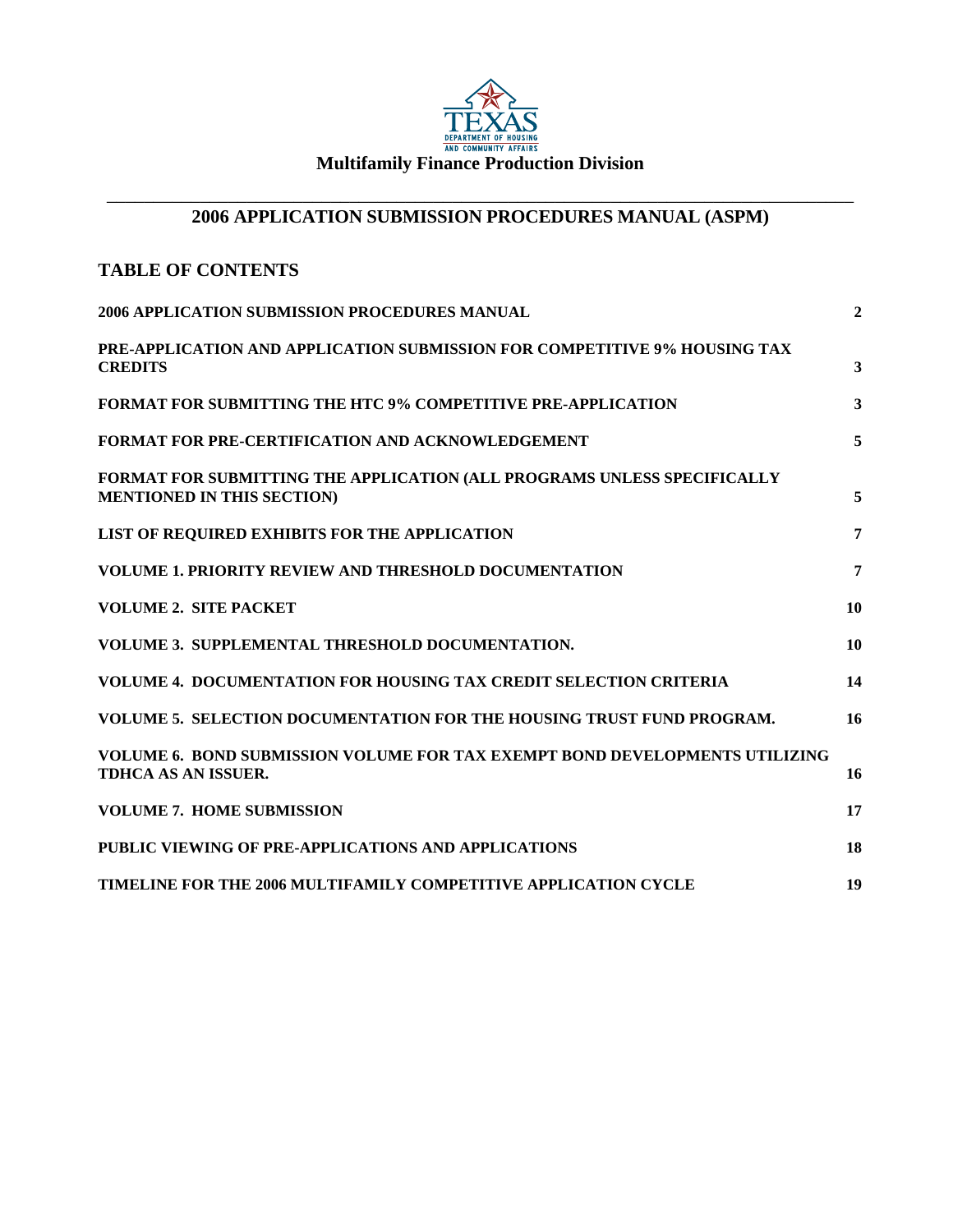#### <span id="page-1-0"></span>**2006 APPLICATION SUBMISSION PROCEDURES MANUAL**

The Texas Department of Housing and Community Affairs' (the Department) Application Submission Procedures Manual (ASPM) sets forth the basic information needed for filing a Pre-Application or Application for all Department rental development programs. All portions of the ASPM must be followed when filing a Pre-Application or an Application for all programs. This document is meant to serve only as a brief complementary guide on how to put the Application together. Applicants are encouraged to familiarize themselves with all of the applicable state and federal rules that govern the programs they are applying for.

**Competitive 9% Tax Credits:** The Department's estimated available 2006 tax credit authority for competitive applications is approximately \$42 million. The Pre-Application and Application are based on the 2006 Qualified Allocation Plan and Rules (QAP), which were approved by the Board at the November 10, 2005, Board Meeting, and subsequently approved by the Governor November 16, 2005. For the 2006 HTC Application Round, a complete Pre-Application or Application must be submitted to the Department within the Pre-Application or Application Acceptance Periods, respectively.

**HOME CHDO or Rental Development Programs**: The Department will be releasing two Notices of Funding Availability (NOFAs) prior to the application workshops. One of those NOFAs will announce approximately \$10 million in funds for development of housing by Community Housing Development Organizations (CHDOs) and the other NOFA will announce approximately \$5 million in funds for rental development, of which \$2 million is reserved for preservation activities. Both of those NOFAs will operate on an open cycle which means that there is not a specific application deadline, but that applications will be accepted at any time during the majority of the calendar year as further specific in the NOFA.

**4% Tax Credits for Tax Exempt Bond Developments:** For Applications involving Tax Exempt Bonds – regardless of the entity serving as the issuer – an Application is also submitted for the 4% Tax Credits. There is not a cumulative ceiling to these types of Applications, however to the extent that there is a bond ceiling governed by the Texas Bond Review Board, the quantity of corresponding 4% Tax Credit Applications is limited. Application submission deadlines relating to this program are somewhat fluid and are dictated by the reservation date of the bonds as well as the intended Department Board meeting. Please note that forms which indicate HTC only, should also be included in the 4% HTC or Tax Exempt Bond Application.

Because of changes to all of the Department's programs and rules, and the competitive nature of some programs, attendance at the 2006 Application Workshops is strongly recommended. Information regarding the workshop registration is detailed on the Department's website (www.tdhca.state.tx.us). The Pre-Application and Application Materials and Instructions are expected to be posted to the Department's website by November 21, 2005.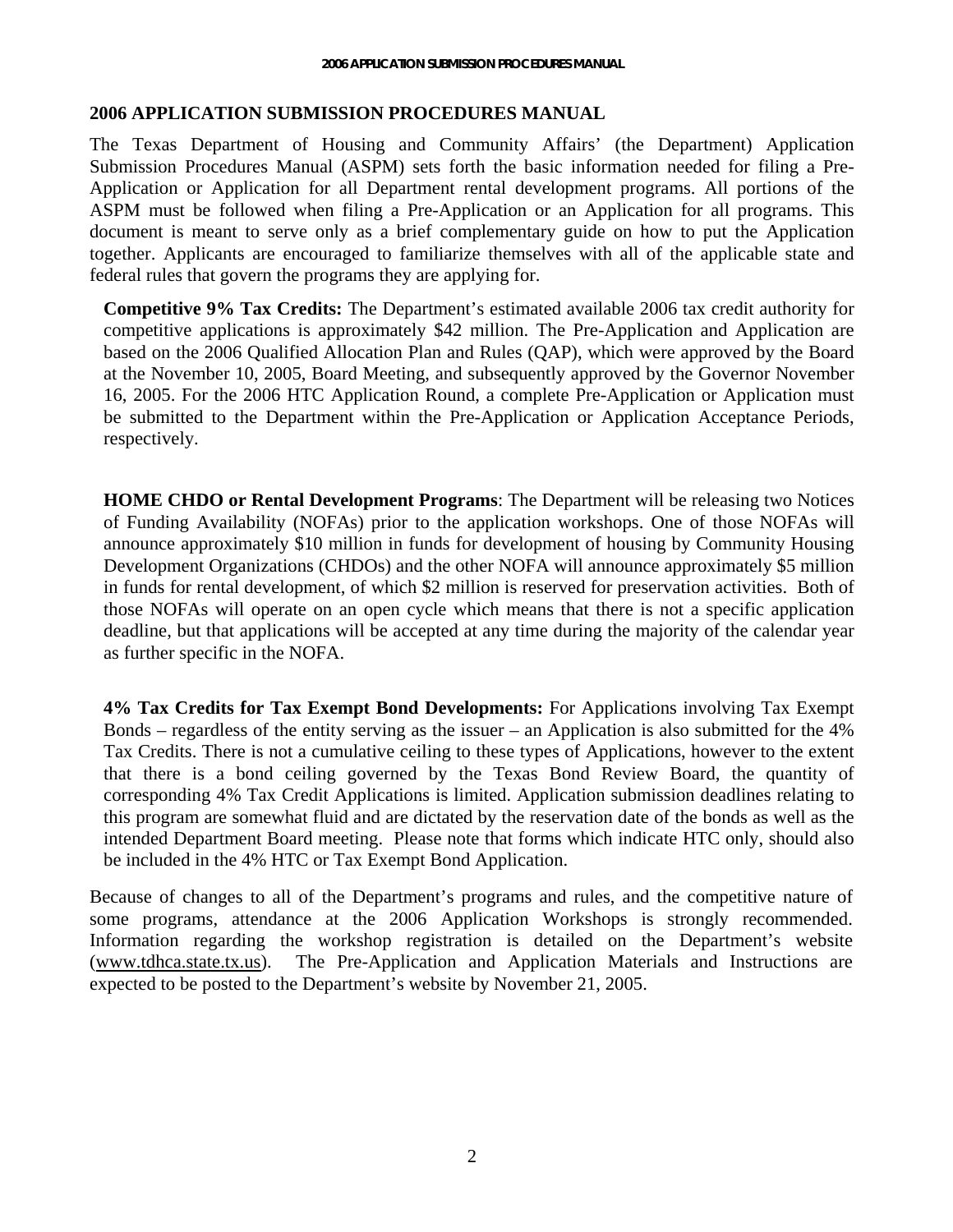# <span id="page-2-0"></span>**PRE-APPLICATION AND APPLICATION SUBMISSION FOR COMPETITIVE 9% HOUSING TAX CREDITS**

A Pre-Application for a Housing Credit Allocation from the State Housing Credit Ceiling may be filed at any time during the Pre-Application Acceptance Period. An Application for a Housing Credit Allocation from the State Housing Credit Ceiling may be filed at any time during the Application Acceptance Period. For the 2006 Housing Credit Application Round the dates are:

| <b>Pre and Full Application Cycle Open:</b>      | Wednesday, December 9, 2005 |
|--------------------------------------------------|-----------------------------|
| <b>Pre-Application Acceptance Period Closes:</b> | Monday, January 9, 2006     |
| <b>Application Acceptance Period Closes:</b>     | Wednesday, March 1, 2006    |

Applications received after 5:00 P.M. on the last day of the Acceptance Period(s) **will not be accepted**. The deadline is **strictly** adhered to; therefore the Department strongly encourages you to consider traffic and travel delays when planning your submission.

The Department will be accepting Applications for the HOME program on an ongoing basis. Applications will be accepted from 8 a.m. to 5 p.m. each business day, excluding federal and state holidays, on an ongoing basis until such time as all funding has been committed, or until the current state fiscal year ends on August 31, 2006. Applications will be accepted, reviewed and recommended to the Department's Board in accordance with Department's process for handling Open Cycle Applications detailed at §53.58(b) of the HOME Rule.

## **FORMAT FOR SUBMITTING THE HTC 9% COMPETITIVE PRE-APPLICATION**

If an Applicant for HTC chooses to submit a Pre-Application, the complete Pre-Application for each proposed development must be submitted as described in this document**. Incomplete Pre-Applications or improperly bound Pre-Applications will not be accepted.** 

The Applicant should ensure that all sets of documentation are clearly labeled with the:

- 1. Development Name
- 2. Owner Name
- 3. Contact Name
- 4. Contact Address
- 5. Contact Phone and Fax Numbers

Note: Applicants are not required to submit a Pre-Application. However, pursuant to §50.7(a) of the 2006 QAP, Applicants who apply for the HTC competitive cycle under the At-Risk Set Aside or under the USDA allocation must either submit a pre-application or have filed an *Intent to Request 2006 Housing Tax Credits* form by January 9, 2006 to be considered for the 2006 Application Round. This form will be made available on the Department's website along with all 2006 Application Materials.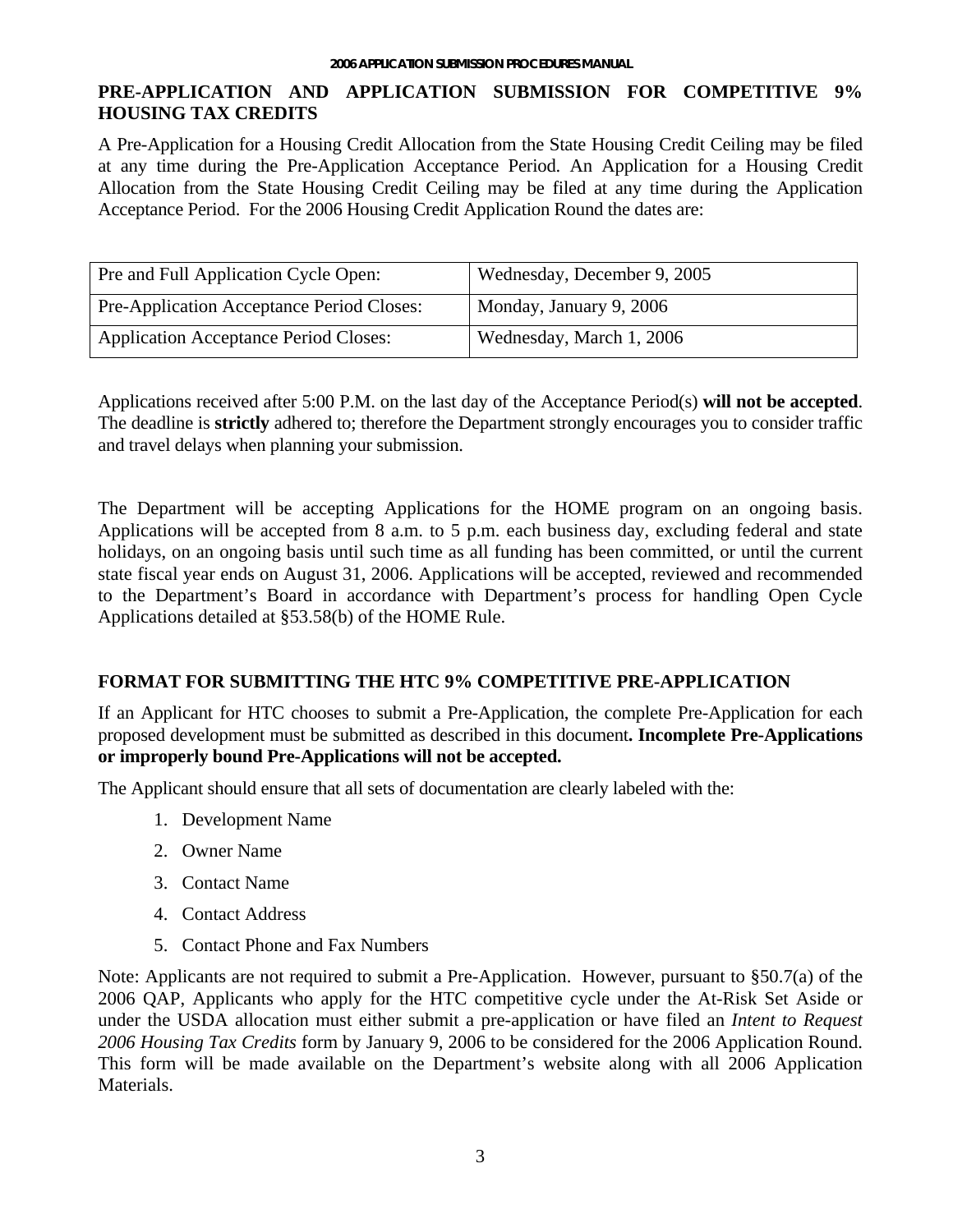#### **2006 APPLICATION SUBMISSION PROCEDURES MANUAL**

**Bound Items.** The Pre-Application consists of only one volume, Tabs 1-3. The volume must be bound using yellow pressboard binders and tabs as further described in this document. Information on where to purchase binders and tabs is available in the *Reference Manual.* If a volume's required documentation exceeds the capacity of a binder, another binder may be used to subdivide the volume.

Pre-Application Threshold Criteria. The forms p[rovided by the Department](mailto:Jason.burr@tdhca.state.tx.us) must be completed using the version available on the TDHCA web site. If you have difficulty downloading the files from the website, contact Jason Burr at 512.475.3986, or Jason.burr@tdhca.state.tx.us. If a question does not pertain to the Development, insert "N/A" in that space. All questions and spaces must be **completed.** 

**Tab 1:** All forms included in the Pre-Application under *Tab 1* (Word Document).

*Part A: The HTC Pre-Application Submission Form. Part B: The HTC Pre-Application Self-Scoring Form.* 

**dministrative Deficiency without a specific request Score Form in an A requesting points. Note: Pursuant to §50.9(h)(15), an Applicant may not adjust the Self from TDHCA. Therefore, it is important that care is taken when**

Tab 2: Evidence of Site Control through March 1, 2006, as further described in §50.9(h)(7)(A) of the QAP.

Tab 3: All forms included in the Pre-Application under *Tab 3* (Word Document)

*Relevant Development Information Form Parts I and II* 

*Public Notification Information and Certification Form, Pages 1-6* 

*Certification of Pre-Application Notification Form*

**in the Note: All notifications must be made in accordance with the language outlined** *Neighborhood Organization Request* and *Public Notifications Format (Written)* templates available in the "Templates and Financials" document on the Department's website.

A searchable electronic copy of the complete Pre-Application Volume must be submitted in one PDF file on a recordable compact disk (CD-R). This electronic copy must be submitted with the preapplication on January 9, 2006 in the following required format:

- The volumes tabs must be correctly bookmarked.
- Files should average less than 100 Kilobytes per page.
- Files must be readable with free PDF file viewers including Adobe Reader and be compatible with Adobe Reader 5.0 and above.
- Text within the PDF file should be searchable using the "Find" command in the PDF viewer. • Files should be saved so that "Fast Web View" (or page-at-a-time downloading) is enabled.
- The PDF file should be named in the following format --  $\langle$  file\_number>.pdf (e.g., 05125.pdf).

Complete the *Document and Payment Receipt* and submit it with the above referenced documentation. **Do not bind the receipt in the Pre-Application.**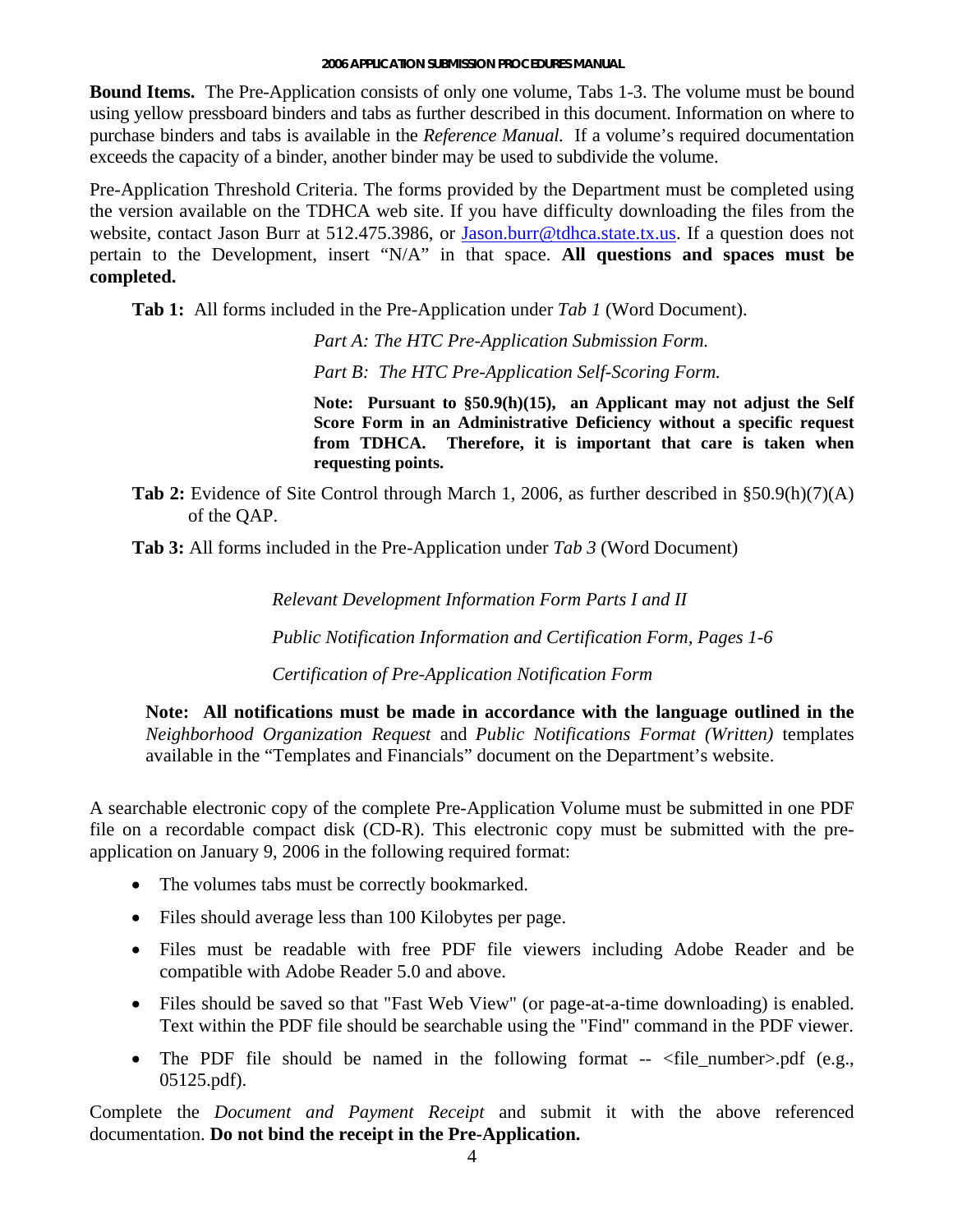#### <span id="page-4-0"></span>**Do not forget your Pre-Application Fee as the Department is unable to accept a Pre-Application**  without the fee.

#### **FORMAT FOR PRE-CERTIFICATION AND ACKNOWLEDGEMENT**

All Applicants are required to submit an Experience Certificate as part of their Application that is issued by the Department. This form must be requested in advance of the Application deadline.

1. **Experience Certificate.** Individuals (a person or an entity) that will be utilizing their **ME Open 2005 Experience Certificates are good for 2006 HTC competitive and HO Cycle Application Rounds, and requests for recertification are not necessary.** experience to meet the experience threshold requirement for 9% Housing Tax Credits must submit their evidence of experience to the Department to the attention of the Multifamily Finance Production Division staff no later than **Wednesday, February 15**. Individuals applying for the HOME program only, must submit evidence of experience to the Department along with their full application submission. The required documents are explained in detail in §50.9(g) of the QAP. After staff review of the documents, a Certificate of Experience will be issued by the Multifamily Finance Production Division and mailed back to the entity that requested the certificate. The Certificate must be included in the Application submission. Individuals applying for the HOME or HTF program only, must submit evidence of experience to the Department along with their Full Application submission. While a form requesting the experience certificate is not required, a form has been created for this purpose entitled *2006 Experience Certification* which will be available on the Department's website and facilitates the Department's prompt issuance of the requested document. **Note: 2004 and** 

## **FORMAT FOR SUBMITTING THE APPLICATION (All programs unless specifically mentioned in this section)**

**s or improperly bound Applications will not be accepted**. Applications must **Incomplete Application** be presented in the order provided below. The Applicant should ensure that all sets of documentation are clearly labeled with the: A complete Application for each proposed Development must be submitted as described in this section.

- 1. Development Name
- 2. If a Pre-Application was submitted, include the assigned TDHCA Development Number
- 3. Owner Name
- 4. Contact Name
- 5. Contact Address
- 6. Contact Phone and Fax Numbers

Information on where to purchase binders and tabs is available in the *Reference Manual*, or from the Departm ent's website*.* If a volume's required documentation exceeds the capacity of a binder, then purchas e a similar binder and use it to subdivide the volume. **Bound Items.** Volumes 1 through 7 must be bound using the red pressboard binders and tabs.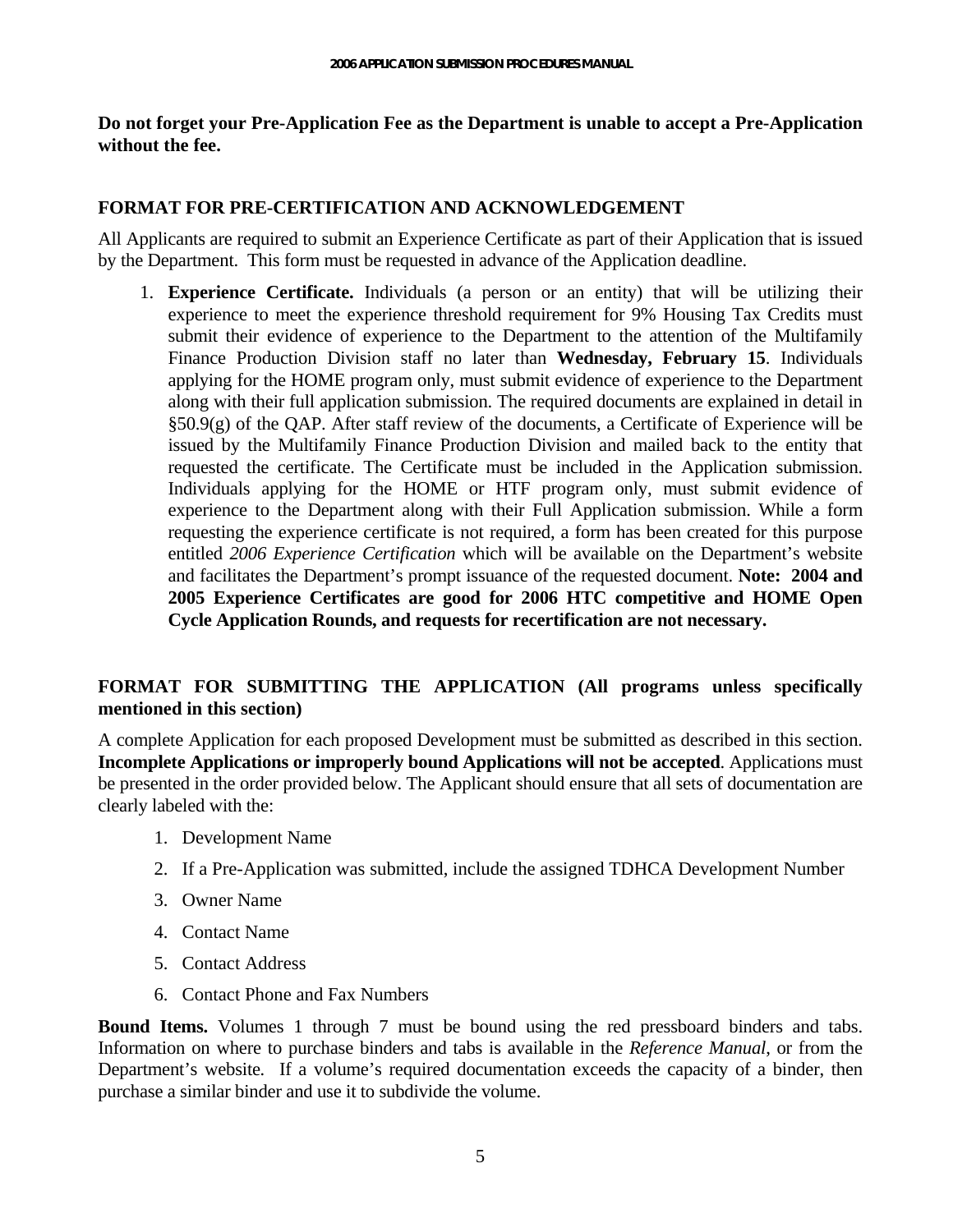- 1. Volume 1 The application and exhibits provided the Department must be completed Application materials from previous years, and will terminate Applications for this reason. **s and spaces must be completed. All question** using the version available on the TDHCA web site. The Department may not accept If you have difficulty downloading the files from the website, staff will email you the documents. If a question does not pertain to the Development, insert "N/A" in that space.
- 2. Volume 2 Site Inspection Package described in the "List of Required Exhibits" section of the ASPM.
- 3. Volume 3 Supplemental Threshold Documentation

Note: The Appraisal (if applicable), Property Condition Assessment, Market **Analysis and Environmental Site Assessment must not be submitted bound within this Volume.** 

- 4. Volume 4 Selection Documentation for Housing Tax Credit Program
- 5. Volume 5 Selection Documentation for the Housing Trust Fund Program  $\equiv$
- 6. Volume 6 Bond Submission Volume for Tax Exempt Bond Developments utilizing TDHCA as an Issuer
- 7. Volume 7 Threshold and Selection Documentation for the HOME CHDO and Rental Development Programs.

# **Any Social Security numbers appearing in any portion of the Application submission must be iting. the Department's website and the Department will not be responsible for ed removed from the PDF copy prior to submission to the Department. The file will be posted to**

Unbound Items. The following documents will not be bound in the pressboard covers provided by the Departm ent. Please do not use three-ring binders for these unbound submissions.

- 1. Appraisal (if required) may be bound using the analyst's preferred format.
- 2. Phase I Environmental Site Assessment may be bound using the analyst's preferred
- 3. **Narket Analysis may be bound using the analyst's preferred format.**
- 4. Property Condition Assessment (if required) may be used using the analyst's preferred format.
- 5. For items 1-4 (above), a searchable electronic copy in the format of a single file containing all information and exhibits in the hard copy report, presented in the order they appear in the hard copy report on a CD-R clearly labeled with the report type, Development name, and Development location are required.
- 6. An extra copy of unbound Tab 5 of Volume 1 bound with a clip or staple. If the Applicant is a non-profit, also include an extra copy of unbound Tab 7 of Volume 3, including the depiction of the Organizational Charts.
- 7. An extra copy of Volume II- Site Inspection Package.
- 8. An extra copy of Volume 7, Tab 6 and all attachments must be provided unbound from the Application materials for processing.
- 9. Financials as required by §50.9(h)(13) must be submitted unbound and clearly labeled (note: forms relating to this section are available on the Department's website under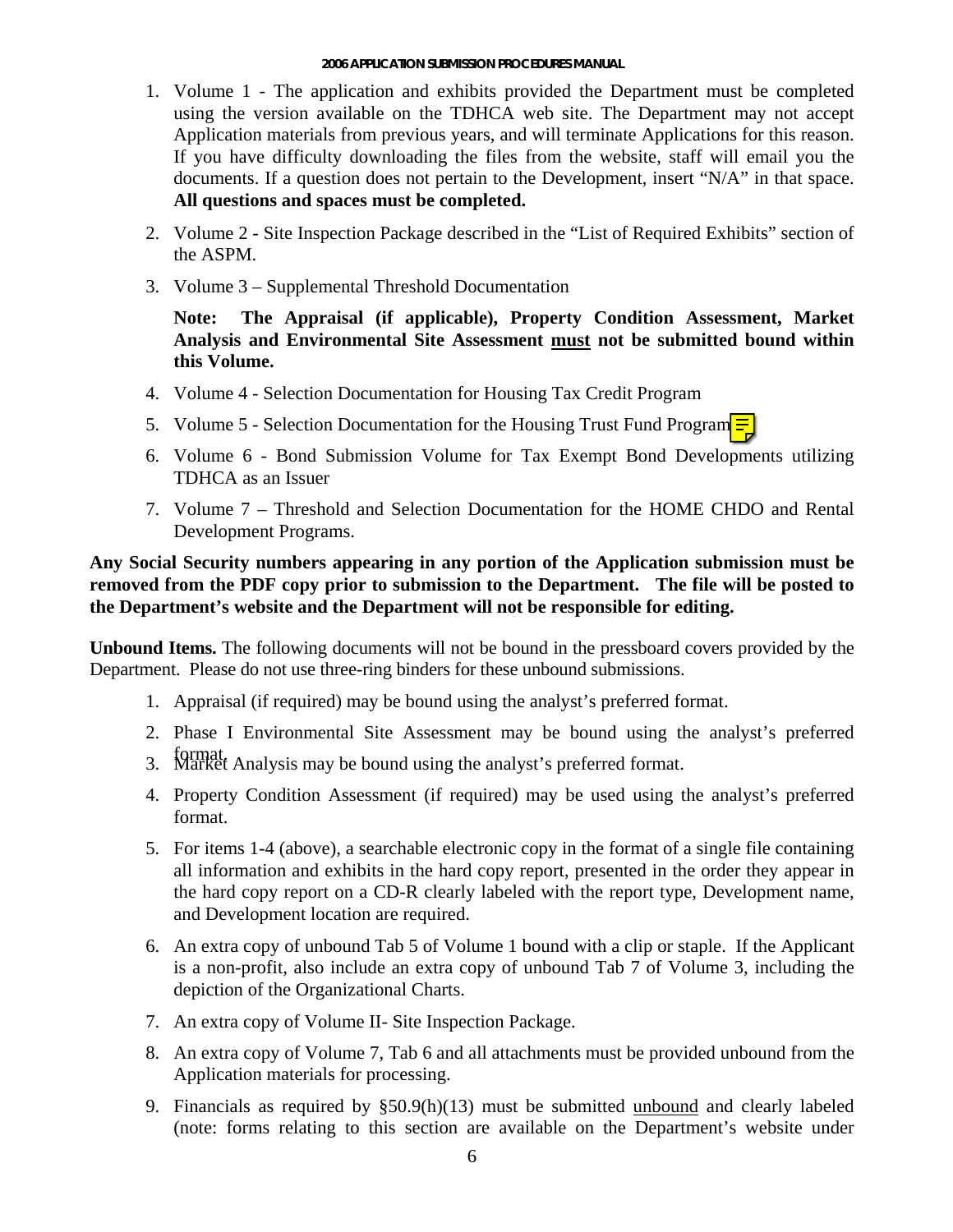<span id="page-6-0"></span>"Templates and Financials."). For questions relating to this requirement, contact Lisa Vecchietti at 512.475.3227.

- 10. If the Applicant has received support/opposition letters from elected officials and/ or neighborhood organizations, members of the public, or neighborhood organizations, those can be submitted at the time the Application is submitted. **Please staple such documents togeth er with a brief letter of transmittal identifying them as such. DO NOT bind these documents in the Application, unless instructed to do so in the Application itself.**
- 11. Complete the *Document and Payment Receipt* and submit it with the above referenced documentation. **Do not bind the receipt in the Application. Don't forget your Application Fee as the Department is unable to accept an Application without the fee.**
- 12. A searchable electronic copy of complete Application Volumes 1-7 must be submitted in one PDF file on a recordable compact disk (CD-R). This electronic copy must be submitted with the Full-Application March 1, 2006 in the following required format:
	- All Volumes and tabs must be correctly bookmarked.
	- Files should average less than 100 Kilobytes per page.
	- Files must be readable with free PDF file viewers including Adobe Reader and be compatible with Adobe Reader 5.0 and above.
	- Files should be saved so that "Fast Web View" (or page-at-a-time downloading) is in the PDF viewer. enabled. Text within the PDF file should be searchable using the "Find" command
	- The PDF file should be named in the following format  $\leq$  file number $>$ .pdf (e.g., 05125.pdf).

## **LIST OF REQUIRED EXHIBITS FOR THE APPLICATION**

**the Application based on the order provided in this document.** Note that this order does not necessarily follow the order that is used in the QAP! Exhibits shown in *italics* are forms or templates included in the Application and Reference Manual which will be available on the Department's website. This section describes the specific documents that should be placed behind each tab. **You must compile** 

#### **V . Prior olume 1 ity Review and Threshold Documentation**

Include all of the following documents:

Tab 1: All forms included in the Uniform Application under *Volume 1 Tab 1* Parts A-C (W ord document).

> *Part B:Applicant Information Part A:Activity Overview Part C:Funding Request*

**Tab 2:**  Application under *Volume 1 Tab 2* (Word Document) 1. The form *Part A, Populations Served* All forms included in the Uniform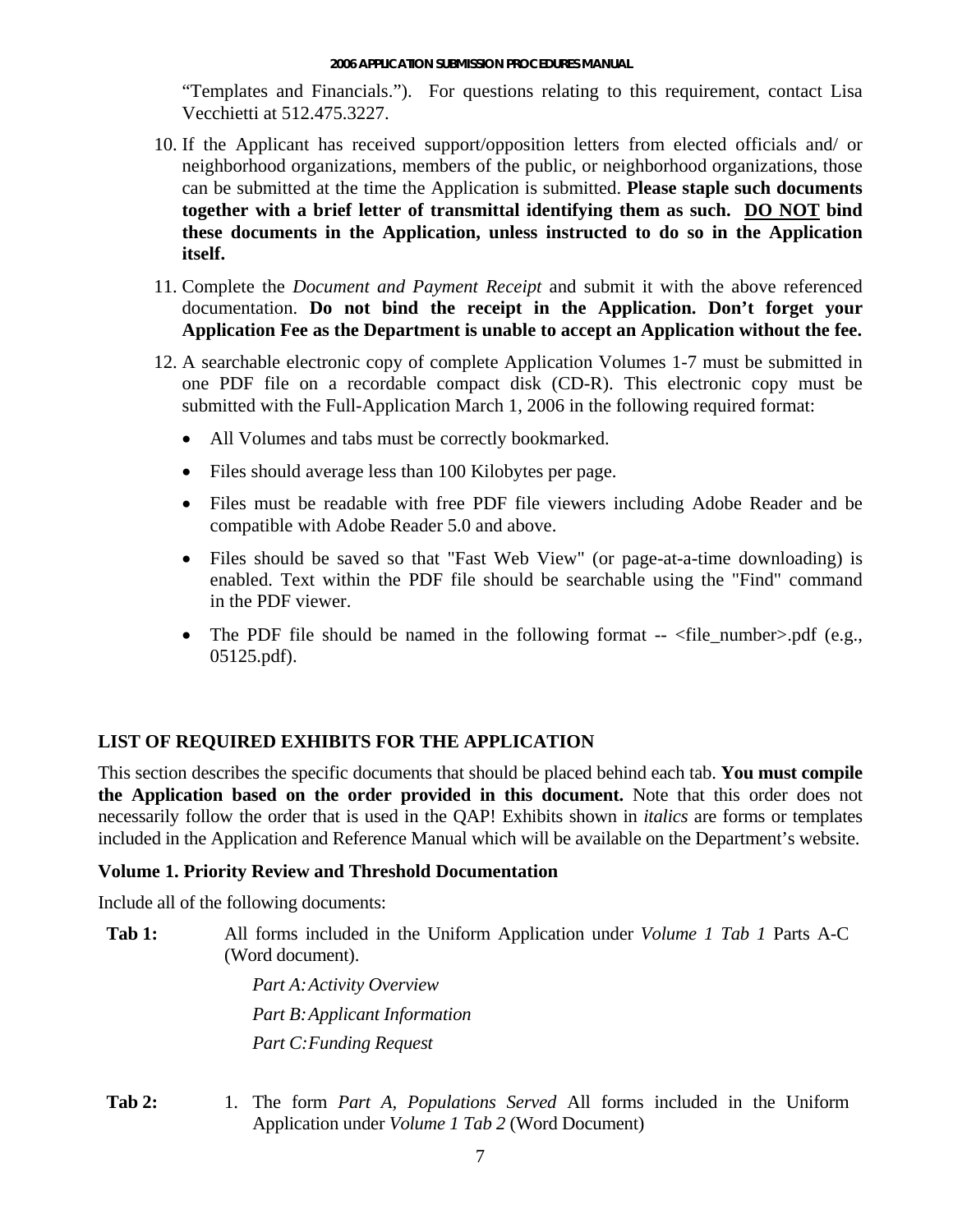2. All forms included in the Uniform Application under *Volume 1 Tab 2* Parts B-F (Excel)

> *Part G: Areas Excluded From the Total Development Area Part B: Rent Schedule Part C: Utility Allowances Part D: Annual Operating Expenses Part E: 30 Year Rental Housing Operating Proforma Part F: Building/ Unit Type Configuration*

**Tab 4:** 

Tab 3: 1. All forms included in the Uniform Application under *Volume 1 Tab 3* Parts A-B (Excel)

> *Part* A: Development Cost Schedule *Part B: Offsite Costs Breakdown Part C: Site Work Costs*

2. As required by §50.9(h)(6)(G), if projected site work costs include unusual or extraordinary items or exceed \$7,500 per Unit, then the Applicant must provide a detailed cost breakdown prepared by a Third Party engineer or architect. Applicants for Housing Tax Credits must also submit a letter from a certified in Eligible Basis and which ones may be ineligible. public accountant allocating which portions of those site costs should be included

1. The form *Part A. Summary of Sources and Uses* included in the Uniform Application under *Volume 1, Tab 4* (Excel)

- $d$  *domagnonta 1, Tab 4 (Word Document).* 2. The form *Part B, Financing Participants* included in the Uniform Application
- 3. **Financing Narrative:** The financing plan required under §50.9(h)(6)(A). This is required for all applicants.
- 4. **Commitment Letters:** Evidence of interim and permanent financing sufficient the sources and uses of funds represented in the Application and shall be to fund the proposed Total Housing Development Cost less any other funds requested from the Department and any other sources documented in the Application as required in §50.9(h)(7)(C). Such evidence must be consistent with provided in one or more of the following forms described in clauses (i) through (iv) of the subsection. This is required for all Applicants.
- 5. **Syndicator Letters:** As required by §50.9(h)(6)(C), provide a letter of the Development Owner, including pay-in schedules, syndicator consulting commitment from a syndicator that, at a minimum, provides an estimate of the amount of equity dollars expected to be raised for the Development in conjunction with the amount of housing tax credits requested for allocation to fees and other syndication costs. No syndication costs should be included in the Eligible Basis (HTC Only).
- Tab 5: 1. All forms included in the Uniform Application under *Volume 1, Tab 5* Parts A-E (Word Document) Note: Do not bind Part A.2 and do not provide in soft **copy.**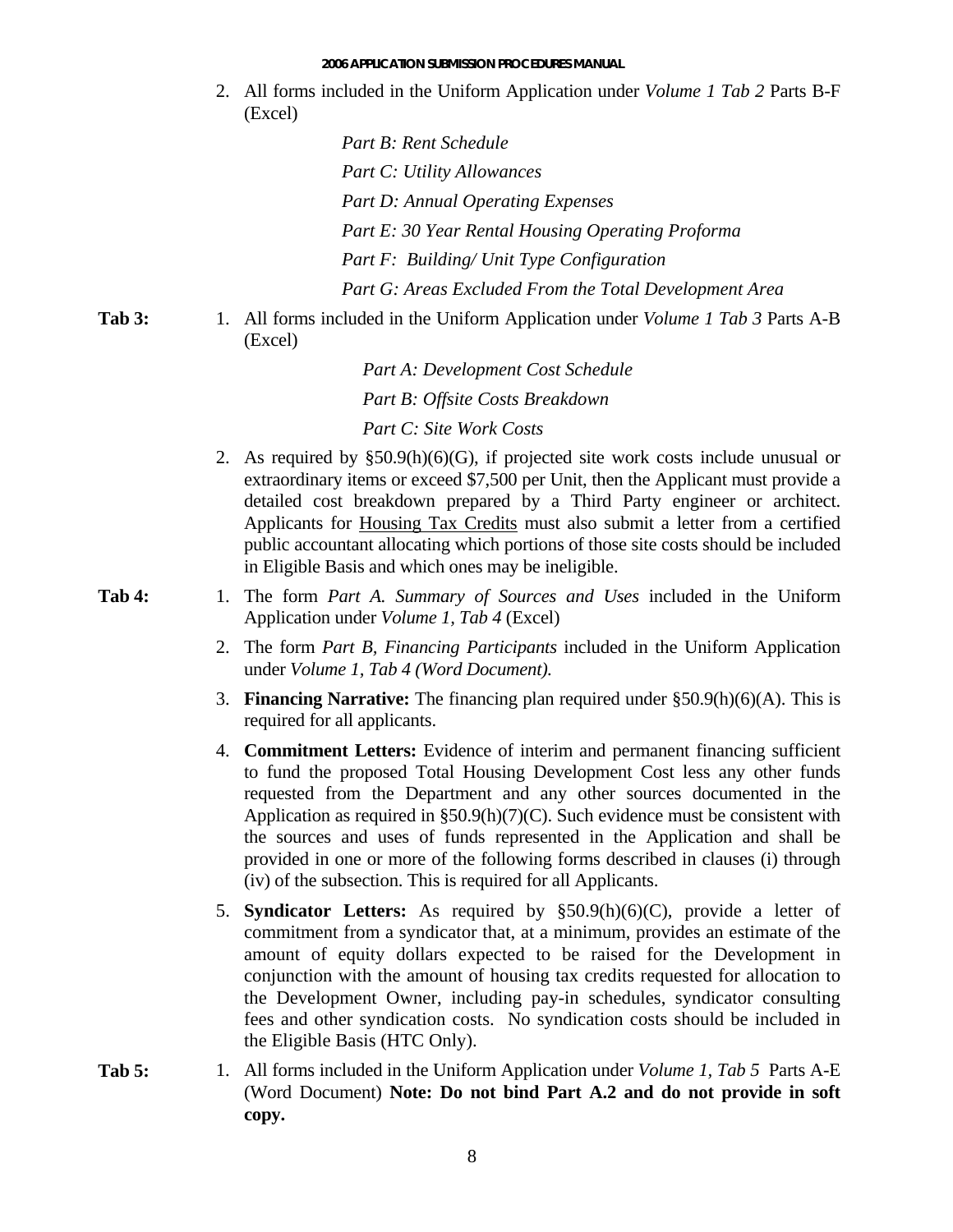#### **2006 APPLICATION SUBMISSION PROCEDURES MANUAL**

- *Part A.1: Applicant and Developer Ownership Chart (use form as template)*
- *Part A.2: Applicant Unique Identifier Number* (do not bind an do not provide in soft copy)
- *Part B: List of Organizations with an Ownership Interest in the Applicant*
- *nizations with an Ownership Part C: List of Principals of Orga Interest in the Applicant*

*Part D: Certification of Principal* 

*Part E: Previous Participation and Background Certification*

**Tab 6:** *Part A: Development Team Members* which is included the Uniform Application under *Volume 1, Tab 6* (Word Document)

**Tab 7: HTC Only: This tab is not required for HOME and HTF only applicants. All** forms included in the Uniform Application under *Volume 1, Tab 7* (Word Document)

> *t A: HTC Par Application Supplement Part B: 9% HTC Confirmation of Set-Aside and Allocation Eligibility Part C: HTC Development Owner Certification Certification Part D: HTC Consultant Certification Part E: HTC Applicant Credit Limit Documentation and*

All forms included in the Uniform Application under *Volume 1* **Tab 8:** *, Tab 8* (Word Document) (note: these forms are only required if a Pre-Application was not submitted or if re-notification was required pursuant to  $\S 50.9(h)(8)$ .

*Relevant Development Information Form (Parts I and II)*

*Public Notification Information and Certification Form (Pages 1-6)*

**Note to applicants who sub mitted a pre-application: these forms are required at**  full application, even if a Pre-Application was submitted that passed threshold **notification requirements.**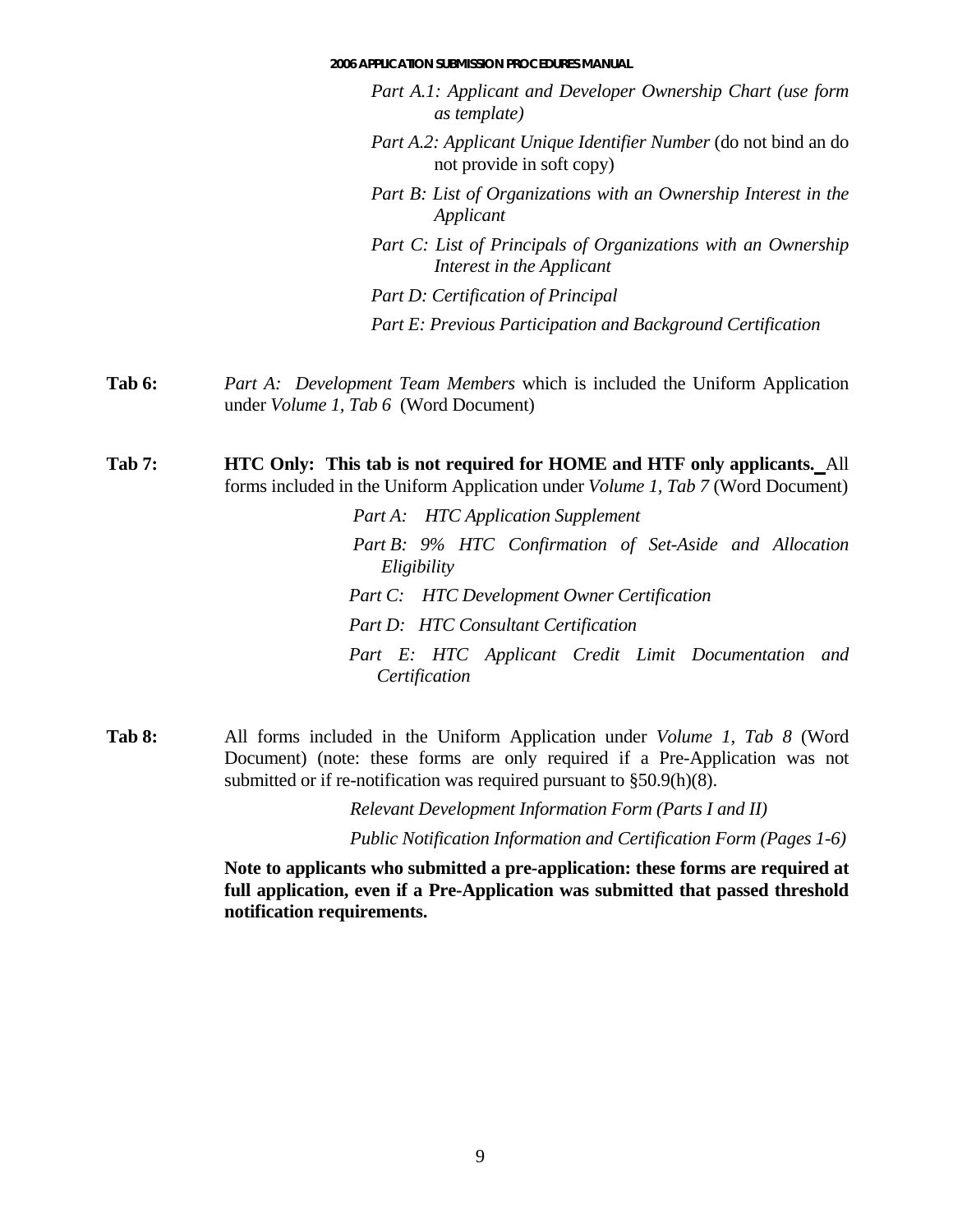#### <span id="page-9-0"></span>**Volume 2. Site Packet**

Include all of the following documentation:

- Tab1: Provide the current site address, project name, whether the project is existing or proposed, housing type, owner name, contact name and phone number.
- **Tab 2:** A full, legible legal description of the site.
- **Tab 3:** A fold-up city map or a copy of a map clearly indicating the location of the development in relation to the entire city or town in which it is located. The map should also indicate the location of the following facilities within 2 miles of the site:

Existing HTC or other affordable housing projects

Retail centers

Medical complexes

Recreational facilities

Educational facilities (elementary, secondary, high school, college or vocational) and libraries

Large scale employment centers

Public transportation stop closest to the site (if it falls within the two mile radius)

- Tab 4: Copy of the site plan. Site plan must indicate adjacent street names, existing/proposed buildings, parking, ingress, egress, encroachments, flood plains,
- and easements. **Tab 5:** Photographs of site features (street signs, billboards, existing structures etc.) that will help staff correctly identify the site during the site inspection.
- **Tab 6:** Written instructions to the site from the nearest state or interstate highway.

## **Volume 3. Supplemental Threshold Documentation.**

Provide all of the following documentation (Note: All items, unless indicated, are required for all Applications.

Tab 1: Development Certification and Design Items

1. All forms included in the Uniform Application under *Volume 3, Tab 1* Parts A-C (Word Document)

*Part A.1: Development Certification Form – HTC Only* 

*Part A.2: Architect Certification Form- HTC Only* 

*Part B: Specifications and Amenities – HTC Only* 

*Part C: Common Onsite Amenities – HTC Only* 

2. All of the architectural drawings identified in §50.9(h)(5)(A)(i) through (iii).

3. A Boundary Survey of the proposed Development Site and of the property purchased as required in  $\S 50.9(h)(5)(B)$  of the QAP.

**Tab 2:** 1. *Site Information form* included in the Uniform Application under *Volume 3 Tab*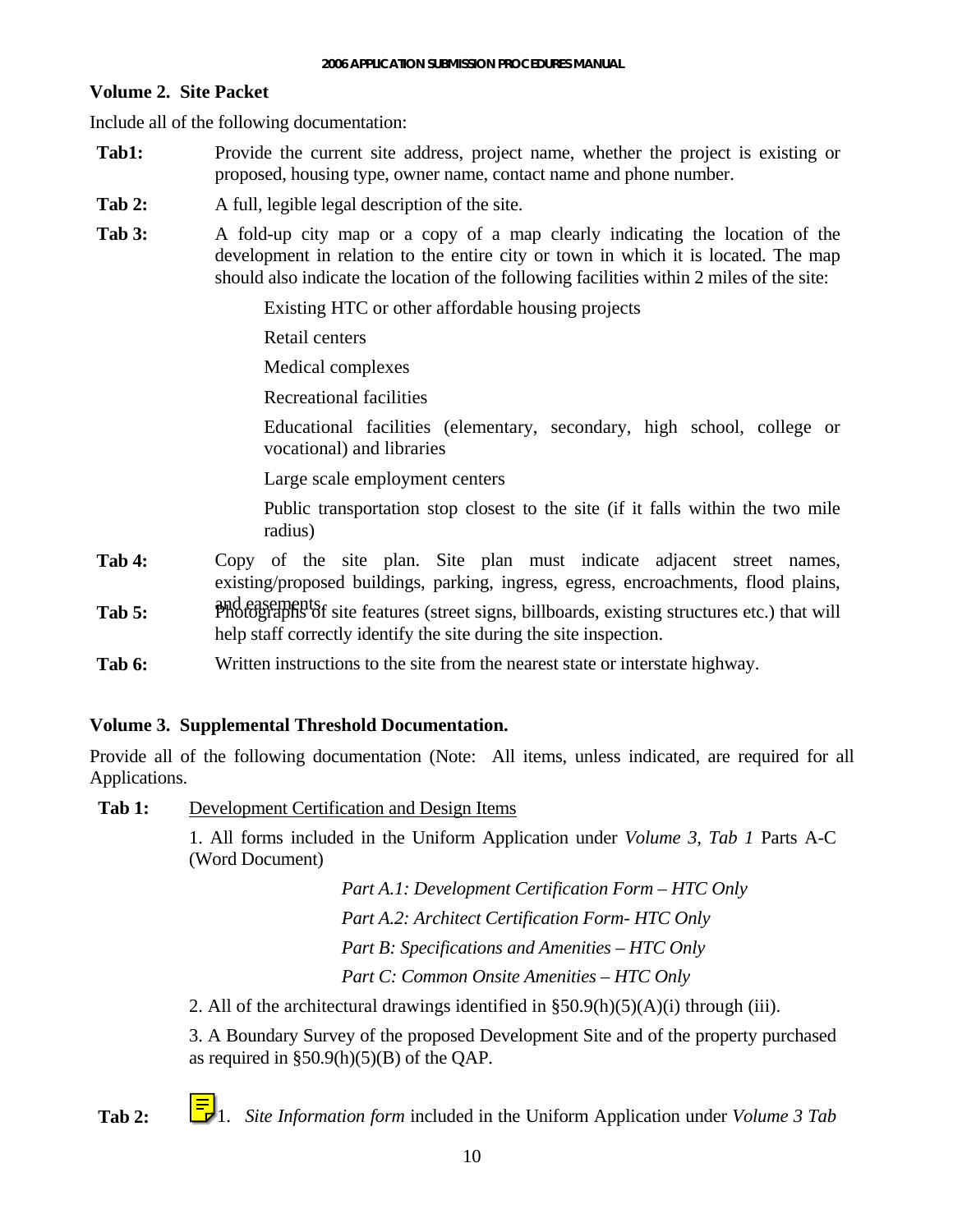*2* (Word Document)

- 2. **Tax Assessment:** Behind this tab also place the current tax assessment documentation from the taxing entities for the entire proposed site. (Required by all Applicants)
- 3. Site Control: Evidence of Readiness to Proceed as evidenced by at least one of the items under each of items  $(A)$  through  $(C)$ :
	- A. **Evidence of site control** in the name of D evelopment Owner as required in §50.9(h)(7)(A) of the QAP.

#### **transactions under §50.9(f)7(A)(I) through (II) Note: Do not include required documentation for identity of interest**

- B. **Evidence of zoning** or zoning application from the appropriate local municipal authority that satisfies one of clauses (i) through (iii) of §50.9(h)(7)(B). Include a web link or general description of the zoning designation.
- **C.** Legal Description and Title Commitment/ Policy: Provide the documents required in  $\S50.9(h)(7)(D)(i)$  - (iii).
- 4. **QCT Map** (HTC Only): If necessary, as described in  $\S 50.9(h)(6)(D)$ , Applicants must submit a copy of the census map clearly showing that the proposed Development is located within a QCT. Census tract numbers must be clearly marked on the map and must be identical to the QCT number stated in the Department's Reference Manual.

# Tab 3: Evidence of Notifications

- 1. The form *Certification of Notifications (Sections A-C)* included in the Uniform Application under *Volume 3 Tab 3* (Word Document) Note: Sample *Request for Neighborhood Organizations* and *Public Notification Format (Written)* Template available in "Templates and Financials" document available in the Application materials on the Department's website*.*
- 2. Evidence of signage on the property or the alternative, as required in §50.9(h)(8)(B). Note: Sample signage and alternative template available in "Templates and Financials" document available in the Application materials on the Department's website).

## Tab 4: Organization Document

Each entity shown on an organizational chart provided in Volume 1, Tab 5 of the Uniform Application shall provide the following documentation as applicable:

1. For entities that are not yet formed but are to be formed either in or outside of the state of Texas, submit a certificate of reservation of the entity name from the Texas Secretary of State; as required in 50.9(h)(9)(B)(i).

2. For existing entities whether formed in or outside of the state of Texas, submit evidence that the entity has the authority to do business in Texas or has applied for such authority. as required in  $\S 50.9(h)(9)(B)(ii)$ .

## **Tab 5: Precertification Documents, Experience Certificate.**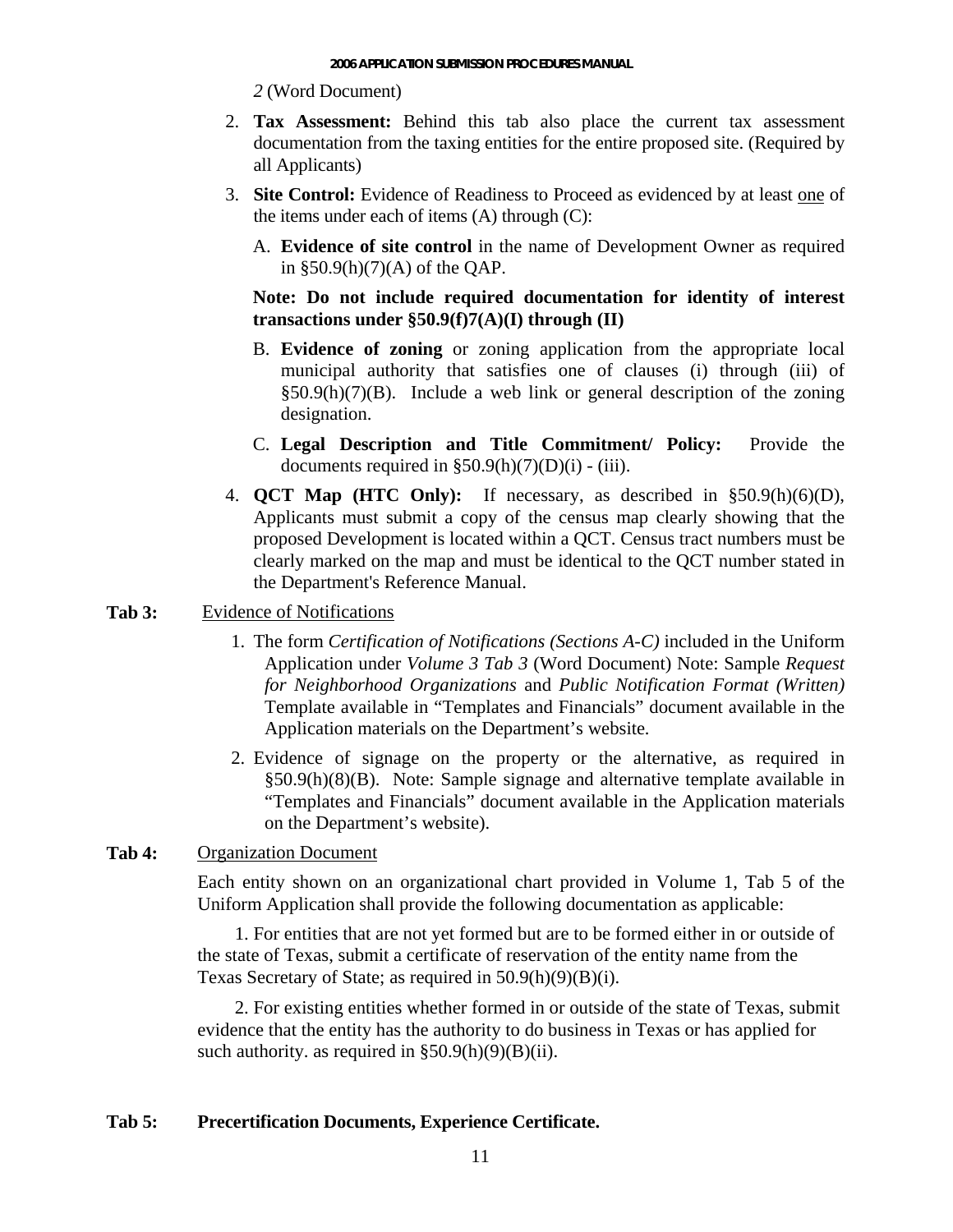For Housing Tax Credit applicants, a certificate from the Department that the required documents explained in detail in §50.9(e)(1) of the QAP were submitted. HOME or HTF only applicants, must submit evidence of experience to the Department along with their Full Application submission.

Note: 2004 or 2005 Experience Certificates are good for 2006 HTC and HTF competitive and HOME open cycle rounds, and requests for recertification are not necessary.

- **Tab 6:** 1. The form *Acquisition Rehabilitation Form Parts A-C* included in the Uniform Application under *Volume 3, Tab 6* Parts A-C (Word Document)
	- 2. Occupied Developments undergoing rehabilitation must submit the items described in §50.9(h)(10)(D)(i) through (iv). Applicants for the HOME program must complete this section and all applicable relocation sections of Volume 7, Tab 3.
	- 3. Identity of Interest Applicants affiliated with the seller that will be evaluated in accordance with 10 TAC  $$1.32(e)(1)(B)$ , must provide all of the documentation described in §50.9(h)(12) in subparagraphs (i) through (ii).
	- 4. If rental assistance, an operating subsidy, an annuity, or an interest rate reduction payment is proposed to exist or continue for the Development, any related contract or other agreement securing those funds must be provided which at a minimum identifies the source and annual amount of the funds, the number of Units receiving the funds, and the term and expiration date of the contract or other agreement as required by §50.9(h)(10)(B).

Tab 7: This section must only be completed if the applicant is a Non profit.

1. All forms included in the Uniform Application under Volume 3, Tab 7 (Word Document) – Only required if Applicant is a Nonprofit Organization.

Part A: Evidence of Nonprofit Organization and CHDO Participation

Part B: List of the Nonprofit Organization's Board Members, Directors and Officers

- 2. Nonprofit Documentation All Applications involving a nonprofit General Partner, regardless of the Housing Tax Credit Set-Aside applied under, must submit all of the documents described in  $\S 50.9(h)(11)(A)(i)$  and (ii).
- 3. Additionally, all HTC Applications applying under the Nonprofit Set-Aside, established under §50.7(b)(1) of this title, must also provide the information with respect to the Qualified Nonprofit Organization as described in §50.9(h)(11)(B)(i) through (vi). Note: A sample Legal Opinion Letter for Nonprofit Set-Aside Applicants is available in the in "Templates and Financials" document available in the Application materials on the Department's website.
- **Tab 8:** Upon Application submission, Applicants for the 9% competitive Housing Tax Credit party performing each of the individual reports (the ESA, Market Study, Appraisal or described in §50.9(h)(14), (12)(A), 7(A)(iii)(11)(a), and (6)(E) respectively, must be cycle must provide evidence in the form of an executed engagement letter with the PCA) that the required exhibit has been commissioned to be performed and that the delivery date will be no later than April 1, 2006. Subsequently, the entire exhibit as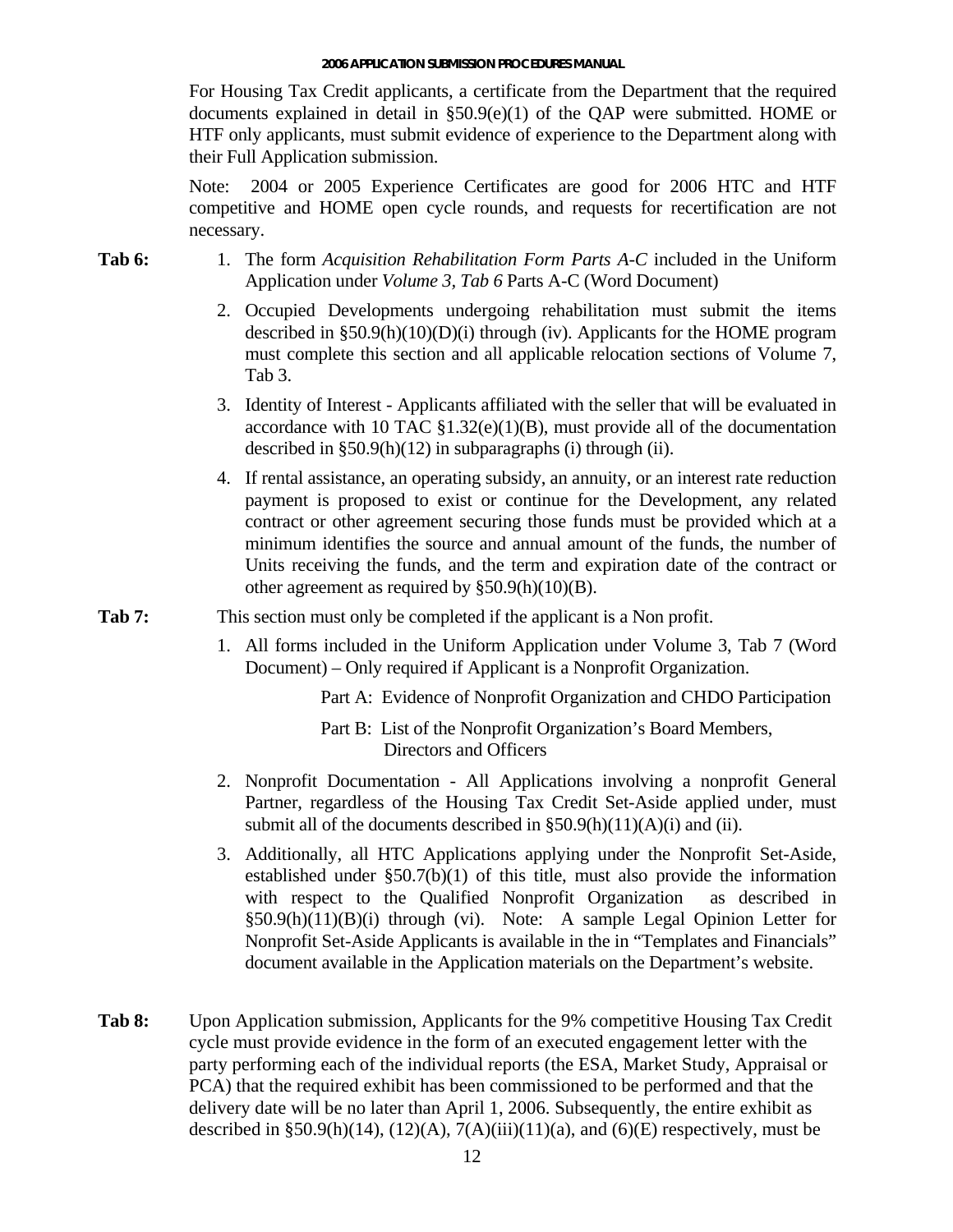submitted on or before 5:00 p.m. CST, April 1, 2006.

If the entire exhibit is not received by that time, the Application will be terminated and will be removed from consideration. If the full report is provided unbound, then no documentation is needed behind this Tab.

exhibits in the hard copy report, presented in the order that they appear in the hard A searchable soft copy in the format of a single file containing all information and copy report on a CD-R clearly labeled with the report type, Development name and Development location are required to be submitted with these reports.

Applicants for the HOME CHDO or Rental Development open cycles must submit all required exhibits, as described in  $\S 50.9(h)(14)$ ,  $(12)(A)$ ,  $7(A)(iii)(11)(a)$ , and  $(6)(E)$ respectively, and an electronic copy along within 30 days of their Application submission. Failure to submit these documents within 30 days will cause the Applicant to loose their received by date and time.

Map of the qualified market analyst's intended market area as required by  $§50.9(h)(14)(G)(ii).$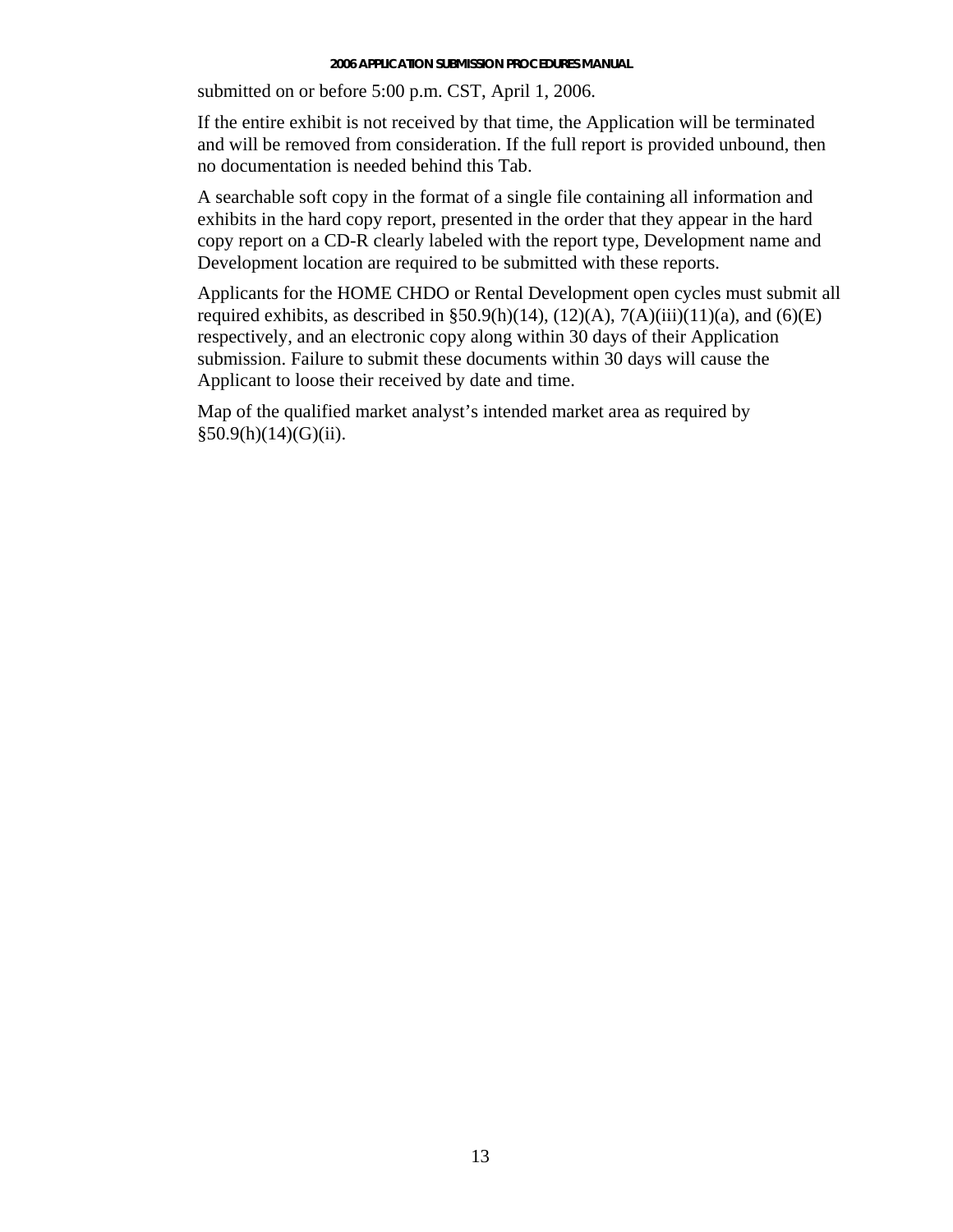### <span id="page-13-0"></span>**Volume 4. Documentation for Housing Tax Credit Selection Criteria**

(Not Required for Tax Exempt Bond HTC Applications).

**Note:** If you do not wish to claim points for an item, then no documentation is needed. **Note: For information regarding Quantifiable Community Participation and Level of Community Support from State Elected Officials, please see the Department's website. Letters for points for these items should NOT be provided in Volume 4.** 

**Tab 1:** A completed and signed *Applicant Self Score* form included in the Uniform Application under *Volume 4, Tab 1* (Word Document)

> **Note: Pursuant to §50.9(h)(15), an Applicant may not adjust the Self Score Form in an Administrative Deficiency without a specific request from TDHCA. Therefore, it is important that care is taken when requesting points.**

**Tab 2:** Evidence as required by §50.9(i)(1) of the QAP for Development Financial Feasibility.

> The supporting financial data shall include a thirty year pro forma prepared by the permanent or construction lender specifically identifying each of the first ten years and every fifth year thereafter. The pro forma must indicate that the Development pro forma maintains a 1.10 debt coverage ratio throughout the initial thirty years proposed for all third party lenders that require scheduled repayment. In addition, the commitment letter must state that the lender's assessment finds that the Development will be feasible for thirty years. Points will be awarded if these criteria are met. No partial points will be awarded. For Developments receiving financing from TX-USDA-RHS, the form entitled "Sources and Uses Comprehensive Evaluation for Multi-Family Housing Loans" or other form deemed acceptable by the Department shall meet the requirements of this section.

- **Tab 3:** A completed *Income Levels of Tenants* form included in the Competitive HTC Application Supplement under *Volume 4, Tab 3* (Word Document)
- **Tab 4:** A completed *Size and Quality of the Units Part A and B* forms included in the Competitive HTC Application Supplement under *Volume 4, Tab 4* (Word Document)
- **Tab 5:** A completed *Commitment of Development Funding by Local Political Subdivisions* form included in the Competitive HTC Application Supplement under *Volume 4, Tab 5* (Word Document)

Evidence of Development funding by local political subdivisions must be provided as required by  $\S50.9(i)(5)$ .

- **Tab 6:** The *Rent Levels of Units* form included in the Competitive HTC Application Supplement under *Volume 4, Tab 6* (Word Document)
- **Tab 7:** The *Cost of the Development by Square Foot* form included in the Competitive HTC Application Supplement under *Volume 4, Tab 7* (Word Document)
- **Tab 8:** The *Tenant Supportive Services Certification* form included in the Competitive HTC Application Supplement under *Volume 4, Tab 8* (Word Document)
- **Tab 9:** Evidence that the Development includes the use of existing housing as part of a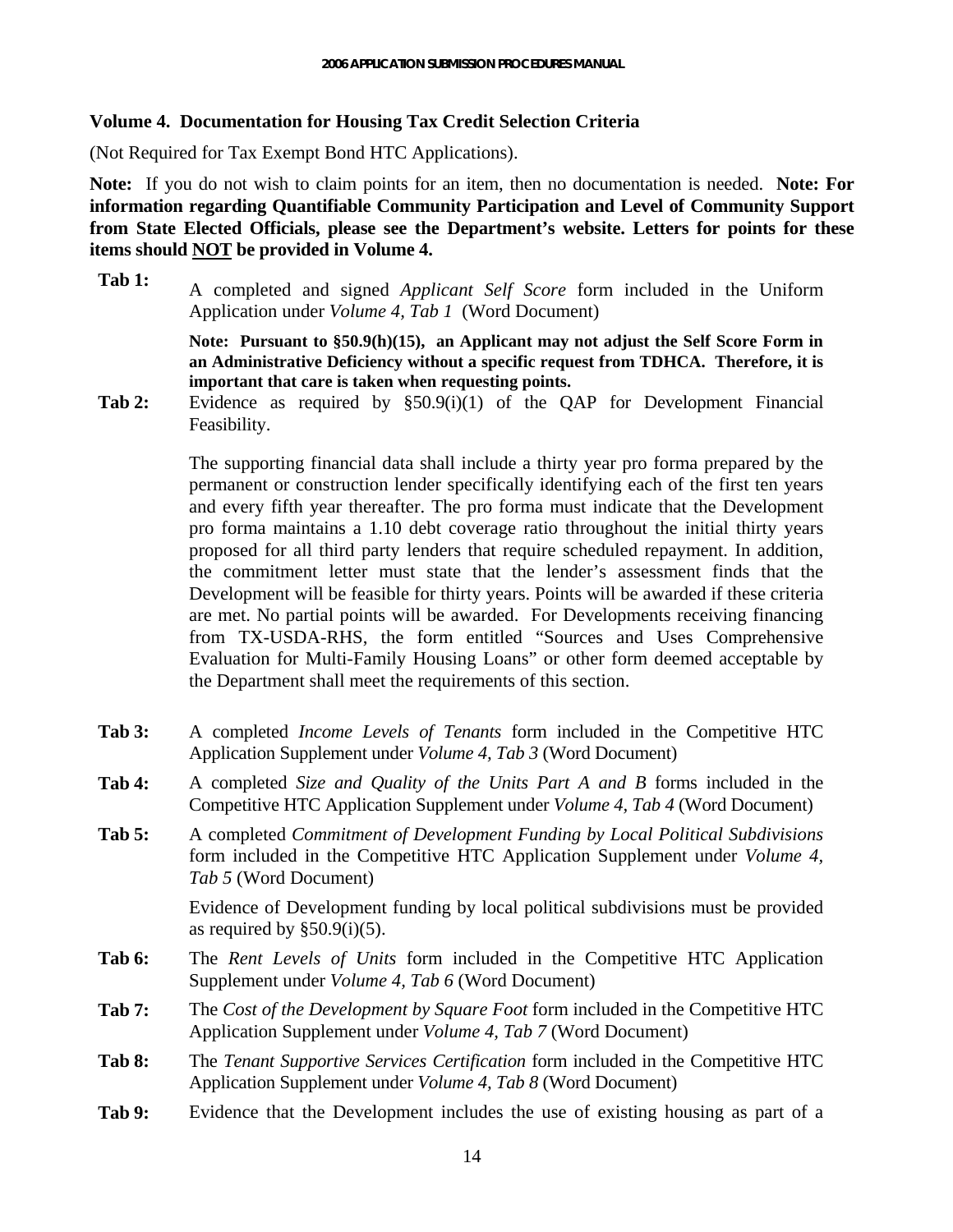Community Revitalization Plan pursuant to §50.9(i)(11).

Evidence of the Community Revitalization Plan and a map showing its boundaries and the location of the Development site within the boundaries must be submitted.

- **Tab 10:** The *Pre-Application Certification* form included in the Competitive HTC Application Supplement under *Volume, 4 Tab 10* (Word Document)
- **Tab 11:** The *Development Location* form included in the Competitive HTC Application Supplement under *Volume, 4 Tab 11* (Word Document)

Evidence from not more than 6 months after the date of the close of the Application Acceptance Period that the Development is located within one of the geographic areas described in (A) through (H) of this section pursuant to  $\S 50.9(i)(13)$ .

- **Tab 12:** The *Tenant Populations with Special Needs* form included in the Competitive HTC Application Supplement under *Volume, 4 Tab 12* (Word Document)
- **Tab 13:** The *Length of Affordability Period Selection Form* included in the Competitive HTC Application Supplement under *Volume 4, Tab 13* (Word Document)
- **Tab 14:** All forms included in the Competitive HTC Application Supplement under *Volume 4, Tab 14* (Word Document)

*Part A: Proximity of Site to Amenities* 

*Part B: Negative Site Amenities* 

- **Tab 15:** Development Size of not more than 36 units. Pursuant to §50.9(i)(18), evidence that the Development is not part of or contiguous to a larger existing Tax Credit Development.
- **Tab 16:** Qualified Census Tracts with Revitalization. Pursuant to §50.9(i)(19), evidence of the census tract and Community Revitalization Plan with a map showing the boundaries of the Community Revitalization Plan and the location of the Development site within the boundaries submitted.
- **Tab 17:** The *Sponsor Characteristics Certification Form (Part A and B)* form included in the Competitive HTC Application Supplement under *Volume 4, Tab 17* (Word Document)
- **Tab 18:** The *Agreement to the Provision of the Right of First Refusal* form included in the Competitive HTC Application Supplement under *Volume 4 Tab 18* (Word Document)
- **Tab 19:** The *Leveraging of Private, State, and Federal Resources* form included in the Competitive HTC Application Supplement under *Volume 4 Tab 19* (Word Document)

As required by §50.9(i)(22) for Leveraging of Private, State, and Federal Resources, evidence that the proposed Development has received an allocation of private, state or federal resources, including HOPE VI funds, that is equal to or greater than 2% of the Total Development Costs reflected in the Application.

**Tab 20:** The *Third-Party Funding Commitment Outside of Qualified Census Tracts* form included in the Competitive HTC Application Supplement under *Volume 4 Tab 20* (Word Document)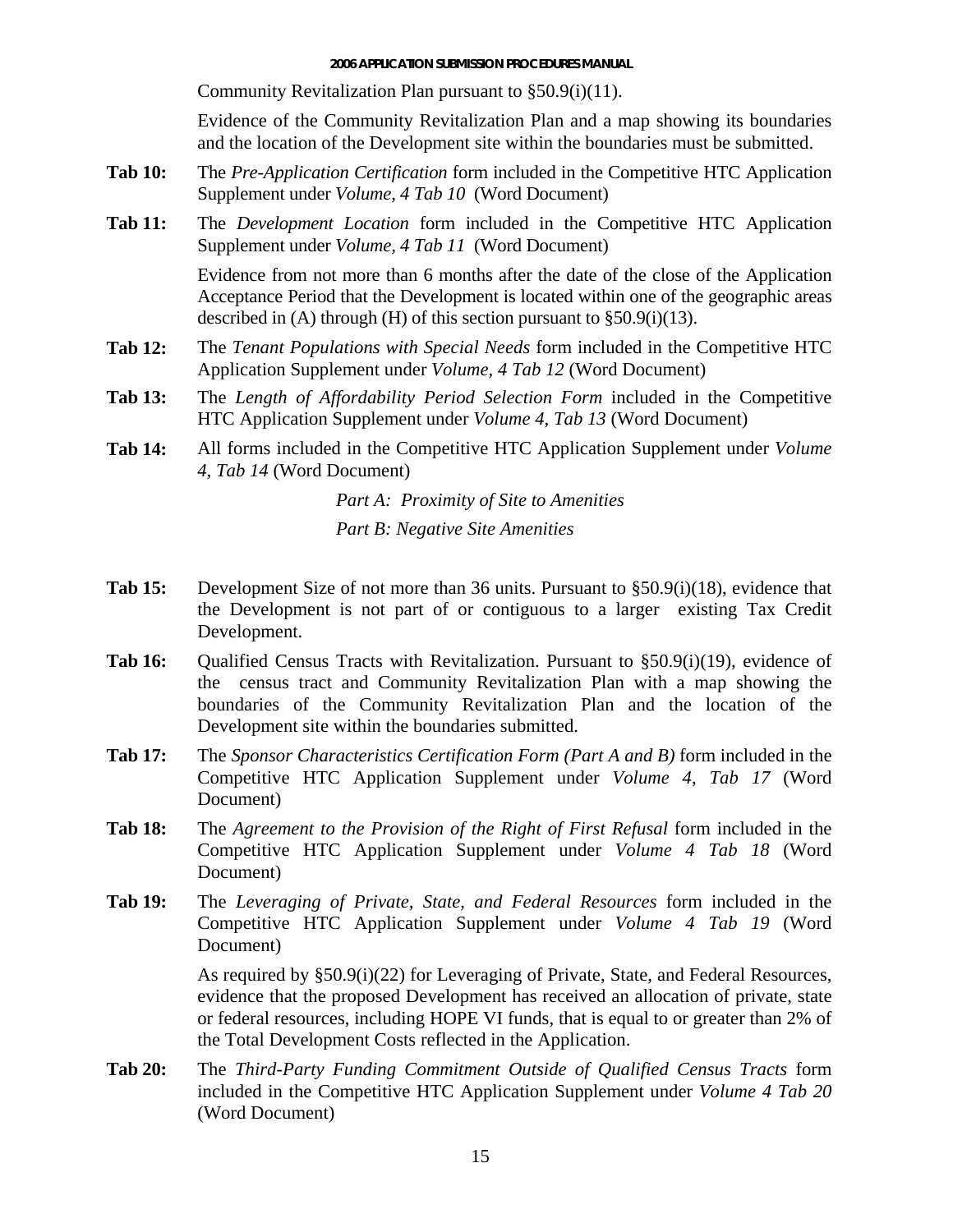<span id="page-15-0"></span>Evidence as required by §50.9(i)(23) for Third-Party Funding Commitment Outside of Qualified Census Tracts that the proposed Development has documented and committed third-party (not a Related Party to the Applicant or Developer) funding sources and the Development is located outside of a Qualified Census Tract.

**Tab 21:** Evidence as required by §50.9(i)(24) for Scoring Criteria Imposing Penalties (if applicable). All Applicants and Developers must include an affidavit certifying that they have not been removed as described in  $\S50.9(i)24$  $(B)$ , or requiring that they disclose each instance of removal with a detailed description of the situation.

## **Volume 5. Selection Documentation for the Housing Trust Fund Program.**

# **(Not Required for Tax Exempt Bond/HTC Applications or HTC Applications).**

This section is left blank. The Department does not intend to release funding through HTF for rental development in fiscal year 2006. If the Department does release funding at a later date, an addendum to the ASPM will be published on the Department's website.

# **Volume 6. Bond Submission Volume for Tax Exempt Bond Developments utilizing TDHCA as an Issuer.**

**(Not Required for HTC Applications – competitive or 4% with a local issuer - or HTF Applications).**

- **Tab 1:** *Agreement to Comply with Department's Rules*
- Tab 2: General Contractor's Contract
- Tab 3: Evidence of Available Utilities
- **Tab 4:** Marketing Plan
- **Tab 5:** Management Plan
- **Tab 6:** Tenant Services Program Plan and Budget
- Tab 7: Tenant Selection Process and Requirements
- **Tab 8:** *Statement that the Housing Sponsor will accept tenants with Section 8 or other governmental housing assistance*
- **Tab 9:** Final Construction Plans and Specifications *(see critical path schedule for due date)*
- **Tab 10:** Final Letters of Financing Commitment *(see critical path schedule for due date)*
- **Tab 11:** Final Sources and Uses of Funds *(see critical path schedule for due date)*
- **Tab 12:** Debt Service Schedules *(see critical path schedule for due date)*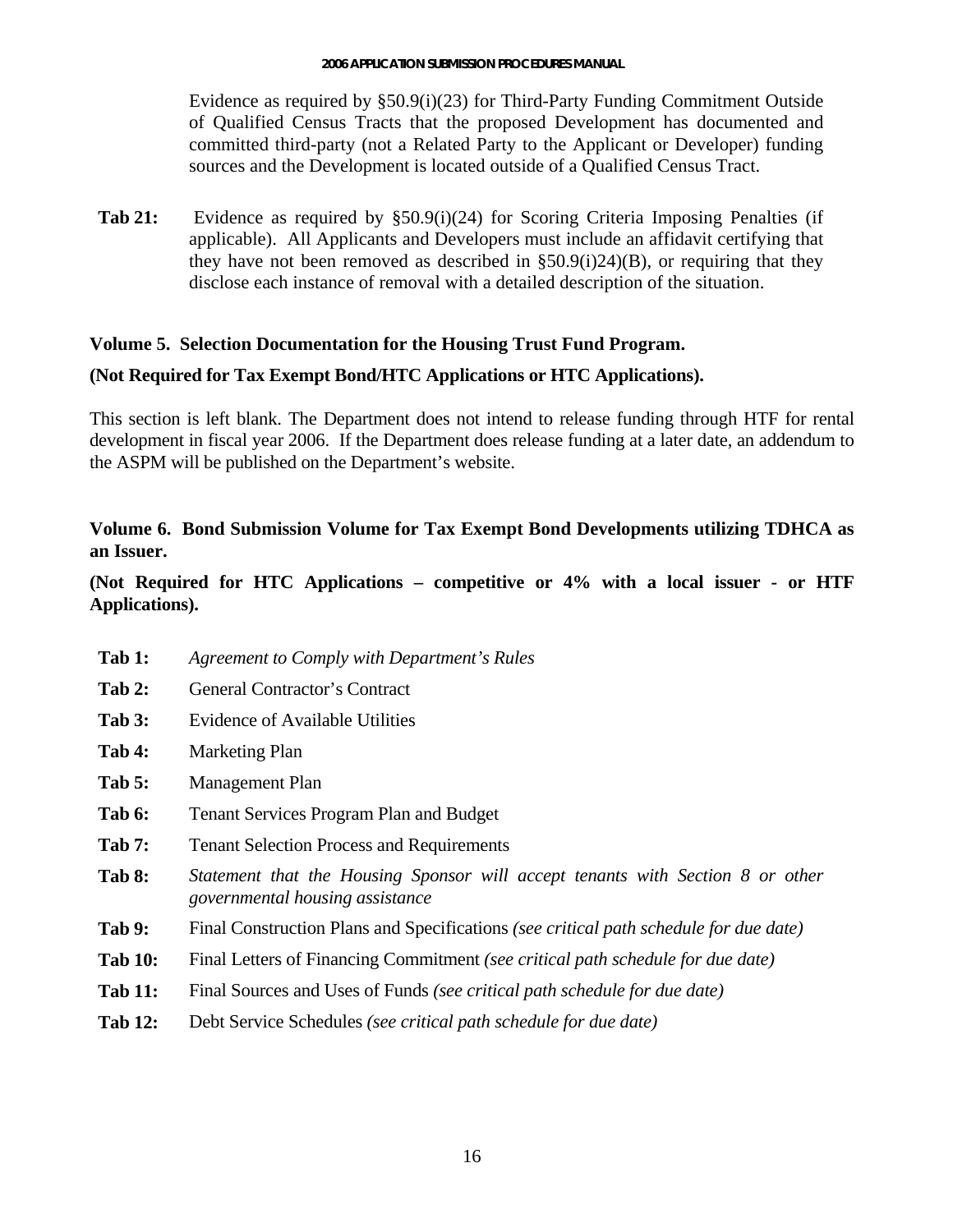#### <span id="page-16-0"></span>**Volume 7. HOME Submission**

**This volume of the Uniform Application is required for all Applicants applying for HOME CHDO or Rental Development Funds. Failure to submit this volume along with all other applicable volumes of the Uniform Application may result in termination of the Application.** 

- **Tab 1** Certifications: All Applicants must submit the following information and forms to ensure the validity of its Application and intent to fulfill the requirements of the HOME Investment Partnership Program:
	- 1. Selection of Program Activity
	- 2. Corporate Resolution and Title Block
	- 3. IRS Determination Letter (only for nonprofit applicants)
	- 4. Certification for Assistance Form
- Federal Requirements: All of the necessary documentation, (i.e. letters, forms and certifications) must be submitted behind this tab as instructed in the Application. Applicants must also insert Local Government Support Letters as instructed in this section. **Tab 2** 
	- 1. Davis-Bacon Act
	- 2. Local Government Support Letters
	- 3. DUNS Number
	- 4. Form 424
	- 5. Lead-Based Paint Certification
- Uniform Relocation Act Requirements: *This portion of the Application is required of all Applicants. Applicants must submit a copy of all documentation required behind this tab.*  **Tab 3**
- **Tab 4** Program Design: All Applicants must submit the information requested in the Application and certify by signing that they have or will meet the minimum Program Design requirements of the HOME program. Applicants should check each box that applies to their proposed Development and attach the necessary forms, narratives and documents.
- **Tab 5** Management Plan: All Applicants for HOME funds must provide a narrative Management Plan that includes, at a minimum, the information listed in the Application.. The Management Plan must be organized and subtitled in a manner consistent with the list in the Application, and signed by the Applicant.
- Tab 6 **Site and Neighborhood Standards:** All Applicants requesting HOME funds for **new construction** or **reconstruction** activities must be approved by the regional HUD field office for compliance with Site and Neighborhood Standards. Applicants proposing acquisition or rehabilitation activities are not required to complete this
- tab. Affirmative Marketing Policy: All Applicants for HOME funds must establish an Affirmative Marketing Policy and show through a corporate resolution that the policy will be enforced by the applicant. Applicants must follow the instructions for completing this section as described in the Application. **Tab 7**
- **Tab 8** CHDO Requirements: This tab is only required for Applicants applying under the HOME CHDO set-aside.
	- 1. CHDO Application To be considered under the CHDO Set-Aside each Applicant must submit, bound separately from this volume, an Application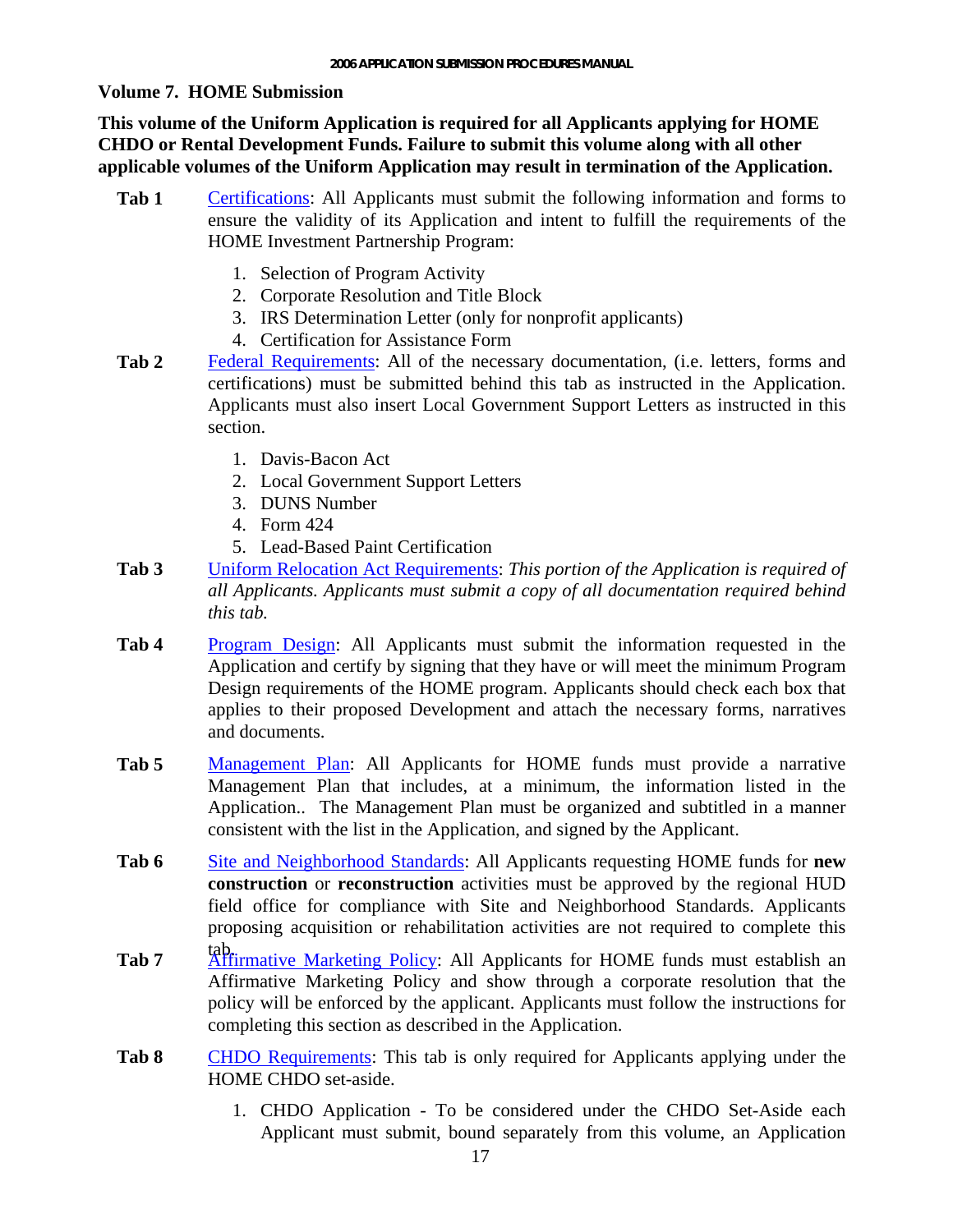for CHDO Certification. Applicants must file a new and separate Application with each HOME Application. CHDO certification is not guaranteed to previously certified organizations.

- 2. Tenant Participation Plan
- 3. CHDO Participation
- <span id="page-17-0"></span>**Tab 9** CHDO Operating Support: This tab is only required for Applicants applying for HOME CHDO Operating Expense Funds. Statement of Need. All of the documentation listed in the Application including, but not limited to:
	- 1. Statement of Need
	- 2. Audited Financial Statements
	- 3. Approved Annual Budget
	- 4. Funding Agreements and Contracts
- Tab 10 Accessibility and Special Needs Populations: Each section of this Tab should be completed as detailed in the Application.
	- 1. Integrated Housing Standard Certification (required of all applicants)
	- 2. Accessible Program Certification (required by all applicants)
	- 3. Special Needs Populations
- **Tab 11** Support Services Plan: In accordance with §51.63(2) of the Department's HOME rules, Applicants must affirm their commitment to providing support services to tenants of the proposed Development. This tab is required of all Applicants.
- Tab 12 Additional State Requirements: In accordance with §2306.111(c) of the Texas Government Code, Applicants requesting funding under HOME for proposed Developments in local Participating Jurisdictions may only receive funding for units specifically reserved for persons with disabilities. Applicants must read and submit the necessary documentation as instructed in the Application.

## **PUBLIC VIEWING OF PRE-APPLICATIONS AND APPLICATIONS**

The Department will allow the public to view any Pre-Applications or Applications that have been submitted to the Department in an electronic format. These electronic versions will be available within approximately two weeks of the Close of the Pre-Application Acceptance Period and within approximately two weeks of the Close of the Application Acceptance Period. An Applicant may request a copy of an electronic copy between the hours of 8:00 am and 5:00 pm Monday through Friday. There may be an associated cost with requesting this information.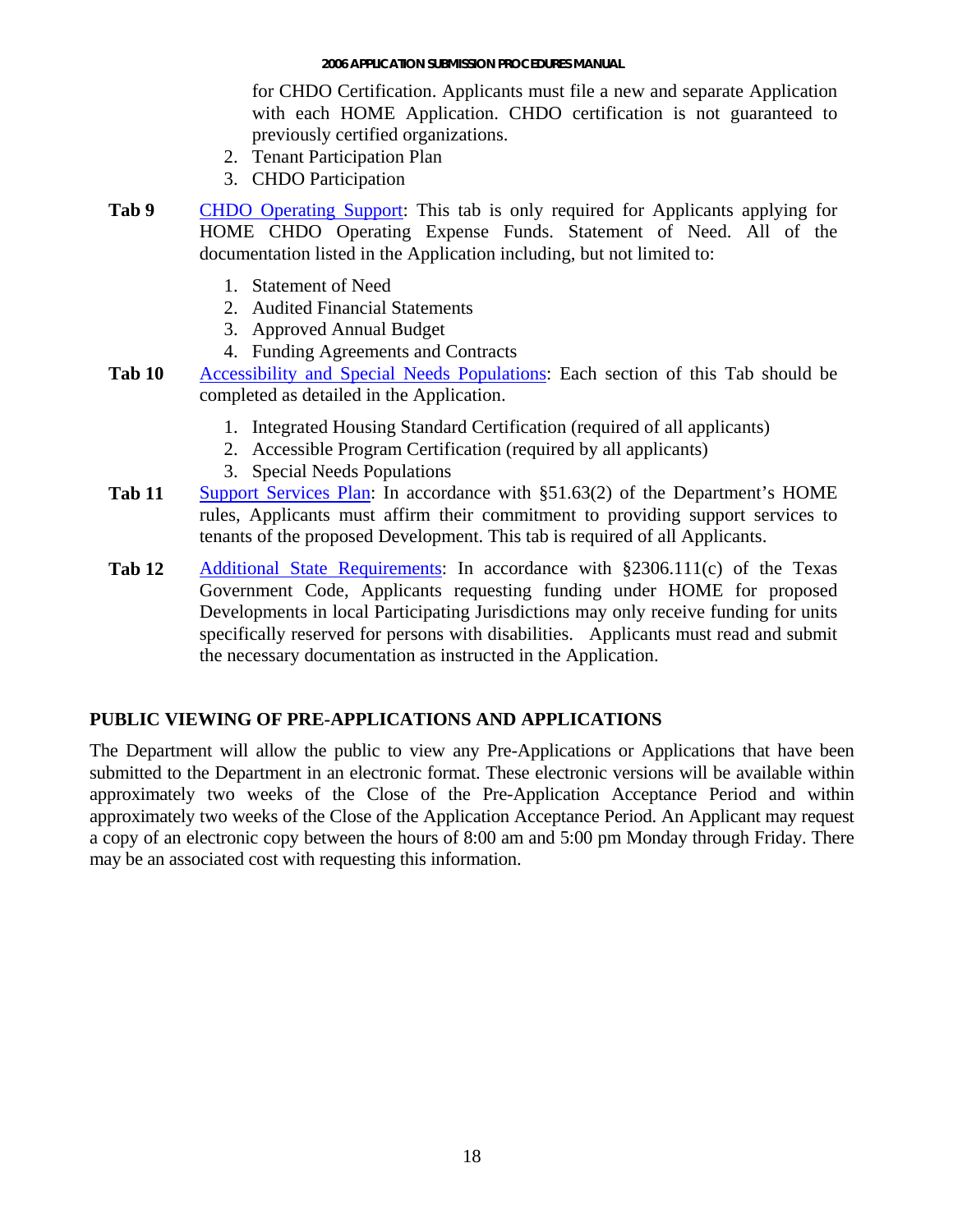

# <span id="page-18-0"></span>**Timeline for the 2006 Multifamily Competitive Application Cycle**

# Multifamily Finance Production Division

#### **NOVEMBER 2005**

| Monday, November 28  | <b>Austin HTC Application Workshop</b>                                                                                                                                            |
|----------------------|-----------------------------------------------------------------------------------------------------------------------------------------------------------------------------------|
| Tuesday, November 29 | Houston HTC Application Workshop.                                                                                                                                                 |
| December 2005        |                                                                                                                                                                                   |
| Thursday, December 1 | Deadline for Governor Approval of the QAP.                                                                                                                                        |
| Tuesday, December 6  | Dallas HTC Application Workshop.                                                                                                                                                  |
| Friday, December 9   | Application Acceptance Period Begins.                                                                                                                                             |
| <b>January 2006</b>  |                                                                                                                                                                                   |
| Monday, January 9    | 5:00 p.m. Pre-Application Deadline.                                                                                                                                               |
| Sunday, January 15   | Deadline for Local Elected Official Notification as required by<br>$\S50.9(h)(8)(A)(ii)(I)$ of the QAP.                                                                           |
| Monday, January 16   | Posting of the Pre-Application Submission Log.                                                                                                                                    |
| Monday, January 30   | Results of the Pre-Application round released.                                                                                                                                    |
| <b>February 2006</b> |                                                                                                                                                                                   |
| Tuesday, February 14 | Due date for Pre-Submissions: Financial Acknowledgements,<br>Experience<br>Certifications<br>Previous<br>Participation<br>and<br>Acknowledgements.                                |
| <b>MARCH 2006</b>    |                                                                                                                                                                                   |
| Wednesday, March 1   | Deadline for HTC 9% Competitive Applications.                                                                                                                                     |
|                      | Deadline for neighborhood organizations to register as being<br>with<br>record<br>the<br>state<br>on<br><b>or</b><br>county,<br>pursuant<br>to<br>$§50.9(i)(2)(A)(v)$ of the QAP. |
| Wednesday, March 15  | Department releases a log of all Application submissions.                                                                                                                         |